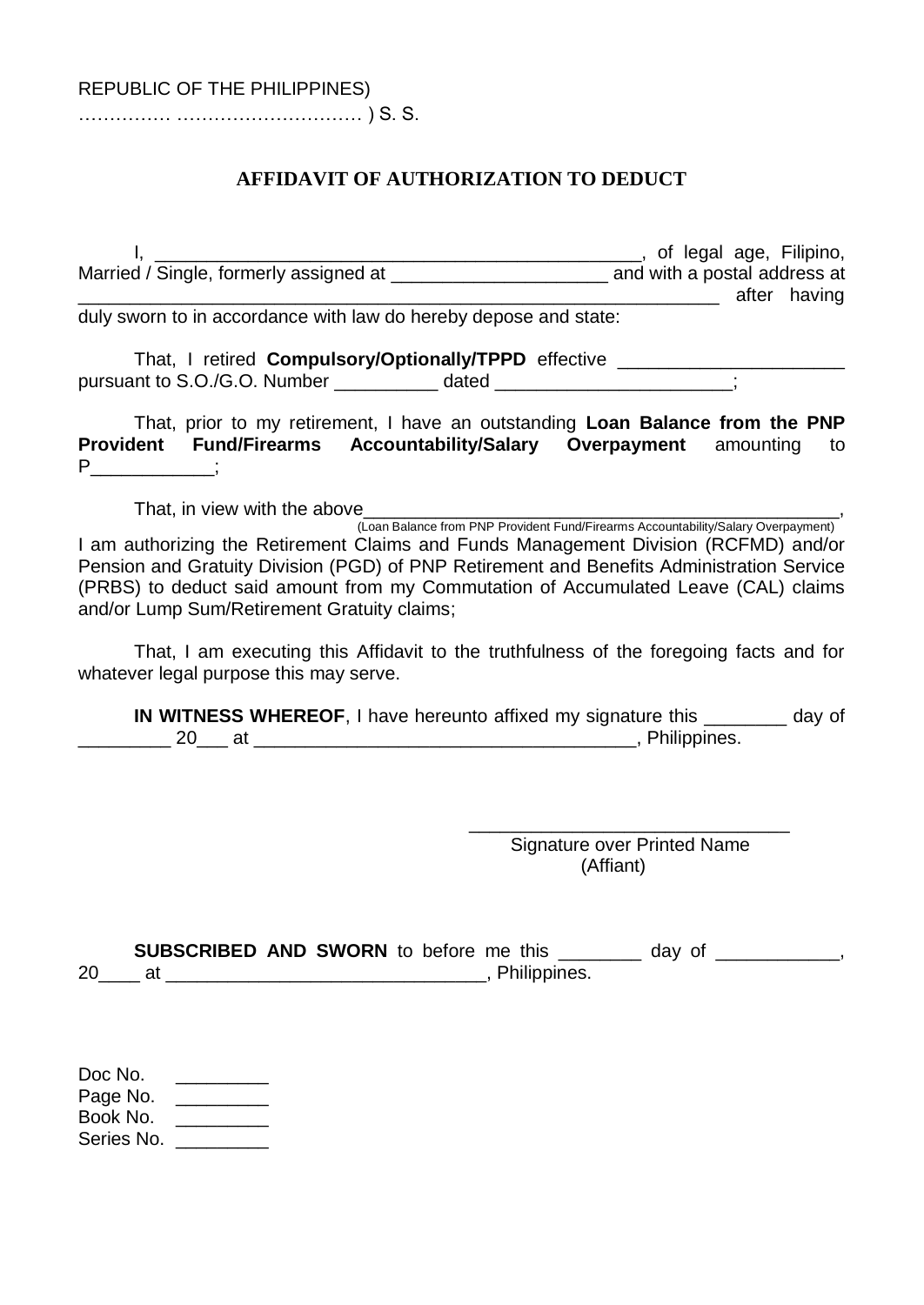…………… ………………………… ) S. S.

## **AFFIDAVIT OF AUTHORIZATION TO DEDUCT**

I, \_\_\_\_\_\_\_\_\_\_\_\_\_\_\_\_\_\_\_\_\_\_\_\_\_\_\_\_\_\_\_\_\_\_\_\_\_\_\_\_\_\_\_\_\_\_\_, of legal age, Filipino, Married / Single, formerly assigned at \_\_\_\_\_\_\_\_\_\_\_\_\_\_\_\_\_\_\_\_\_\_\_\_\_\_\_\_\_ and with a postal address at exter having

duly sworn to in accordance with law do hereby depose and state:

That, I retired **Compulsory/Optionally/TPPD** effective \_\_\_\_\_\_\_\_\_\_\_\_\_\_\_\_\_\_\_\_\_\_\_\_\_\_ pursuant to S.O./G.O. Number \_\_\_\_\_\_\_\_\_\_\_ dated \_\_\_\_\_\_\_\_\_\_\_\_\_\_\_\_\_\_\_\_\_\_\_;

That, prior to my retirement, I have an outstanding **Loan Balance from AFPSLAI/PSSLAI/PSMBFI/AFPMBI or other Financial Institutions** amounting to  $P \qquad ;$ 

That, in view with the above

(Loan Balance AFPSLAI/PSSLAI/PSMBFI/AFPMBI or other Financial Institutions) I am authorizingthe Retirement Claims and Funds Management Division (RCFMD) and/or Pension and Gratuity Division (PGD) of PNP Retirement and Benefits Administration Service (PRBS) to deduct said amount from my Commutation of Accumulated Leave (CAL) claims and/or Lump Sum/Retirement Gratuity claims;

That, I am executing this Affidavit to the truthfulness of the foregoing facts and for whatever legal purpose this may serve.

**IN WITNESS WHEREOF**, I have hereunto affixed my signature this \_\_\_\_\_\_\_\_ day of 20 at 20 at  $\sim$  20 at  $\sim$  20 at  $\sim$  20 at  $\sim$  20 at  $\sim$  20 at  $\sim$  20 at  $\sim$  20 at  $\sim$  20 at  $\sim$  20 at  $\sim$  20 at  $\sim$  20 at  $\sim$  20 at  $\sim$  20 at  $\sim$  20 at  $\sim$  20 at  $\sim$  20 at  $\sim$  20 at  $\sim$  20 at  $\sim$  20 at

> \_\_\_\_\_\_\_\_\_\_\_\_\_\_\_\_\_\_\_\_\_\_\_\_\_\_\_\_\_\_\_ Signature over Printed Name (Affiant)

**SUBSCRIBED AND SWORN** to before me this \_\_\_\_\_\_\_\_ day of \_\_\_\_\_\_\_\_\_\_\_\_, 20\_\_\_\_ at \_\_\_\_\_\_\_\_\_\_\_\_\_\_\_\_\_\_\_\_\_\_\_\_\_\_\_\_\_\_\_, Philippines.

| Doc No.    |  |
|------------|--|
| Page No.   |  |
| Book No.   |  |
| Series No. |  |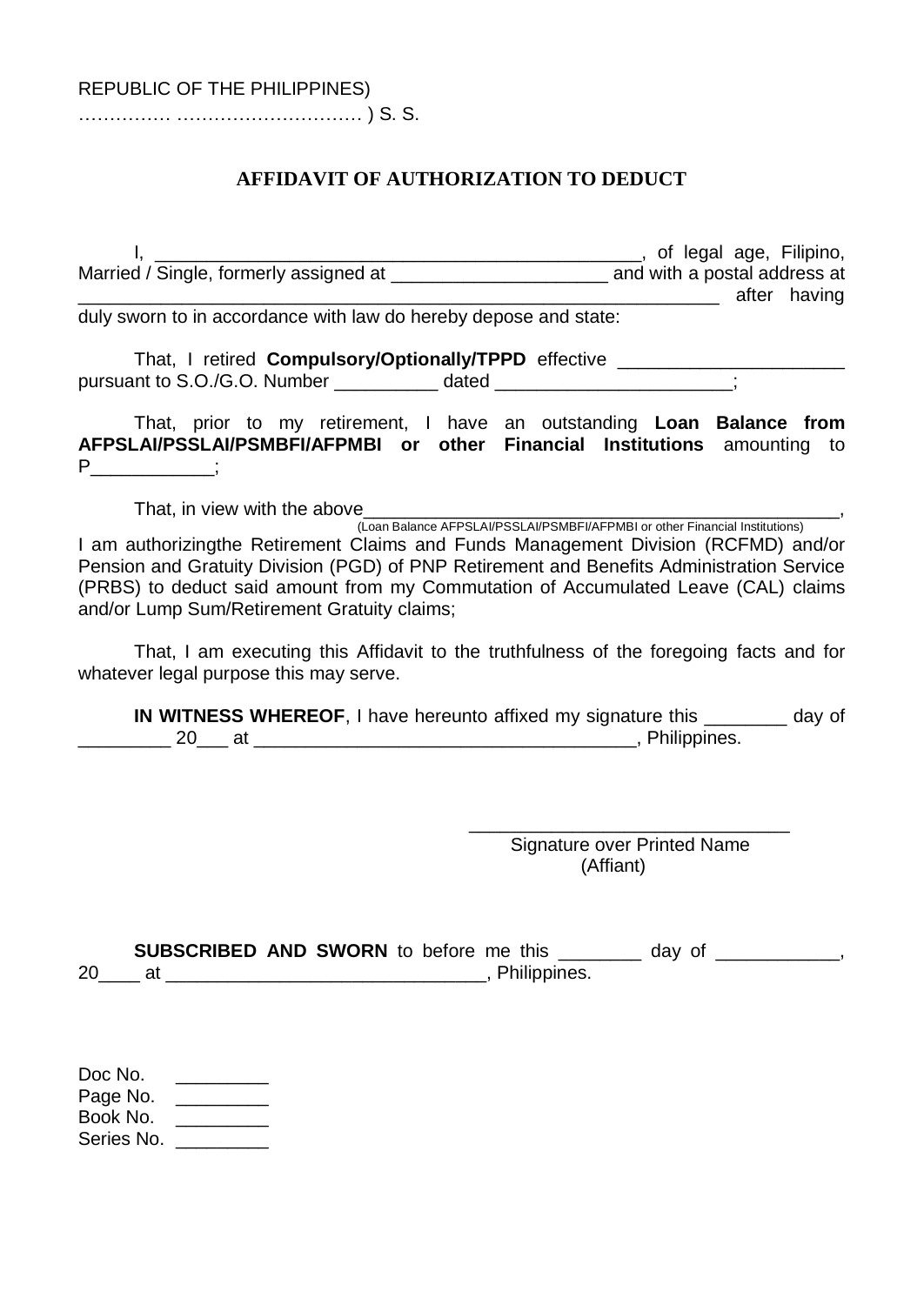…………… ………………………… ) S. S.

#### **AFFIDAVIT OF AUTHORIZATION TO DEDUCT**

I, \_\_\_\_\_\_\_\_\_\_\_\_\_\_\_\_\_\_\_\_\_\_\_\_\_\_\_\_\_\_\_\_\_\_\_\_\_\_\_\_\_\_\_\_\_\_\_, of legal age, Filipino, Married / Single, formerly assigned at \_\_\_\_\_\_\_\_\_\_\_\_\_\_\_\_\_\_\_\_\_\_\_\_\_\_\_\_\_ and with a postal address at exter having

duly sworn to in accordance with law do hereby depose and state:

That, I retired **Compulsory/Optionally/TPPD** effective \_\_\_\_\_\_\_\_\_\_\_\_\_\_\_\_\_\_\_\_\_\_\_\_\_\_ pursuant to S.O./G.O. Number \_\_\_\_\_\_\_\_\_\_\_ dated \_\_\_\_\_\_\_\_\_\_\_\_\_\_\_\_\_\_\_\_\_\_\_;

That, prior to my retirement, I have an outstanding **Loan Balance from the PNP Provident Fund/Firearms Accountability/Salary Overpayment and AFPSLAI/PSSLAI/ PSMBFI/AFPMBI or other Financial Institutions** amounting to P  $\vdots$ 

That, in view with the above\_\_\_\_\_\_\_\_\_\_\_\_\_\_\_\_\_\_\_\_\_\_\_\_\_\_\_\_\_\_\_\_\_\_\_\_\_\_\_\_\_\_\_\_\_\_, (Accountability Balance from the PNP and other Financial Institutions) I am authorizing the Retirement Claims and Funds Management Division (RCFMD) and/or Pension and Gratuity Division (PGD) of PNP Retirement and Benefits Administration Service (PRBS) to deduct said amount from my Commutation of Accumulated Leave (CAL) claims and/or Lump Sum/Retirement Gratuity claims;

That, I am executing this Affidavit to the truthfulness of the foregoing facts and for whatever legal purpose this may serve.

**IN WITNESS WHEREOF**, I have hereunto affixed my signature this \_\_\_\_\_\_\_\_ day of 20 at  $\blacksquare$  20 at  $\blacksquare$ 

> \_\_\_\_\_\_\_\_\_\_\_\_\_\_\_\_\_\_\_\_\_\_\_\_\_\_\_\_\_\_\_ Signature over Printed Name (Affiant)

**SUBSCRIBED AND SWORN** to before me this \_\_\_\_\_\_\_\_ day of \_\_\_\_\_\_\_\_\_\_\_\_, 20\_\_\_\_ at \_\_\_\_\_\_\_\_\_\_\_\_\_\_\_\_\_\_\_\_\_\_\_\_\_\_\_\_\_\_\_, Philippines.

| Doc No.    |  |
|------------|--|
| Page No.   |  |
| Book No.   |  |
| Series No. |  |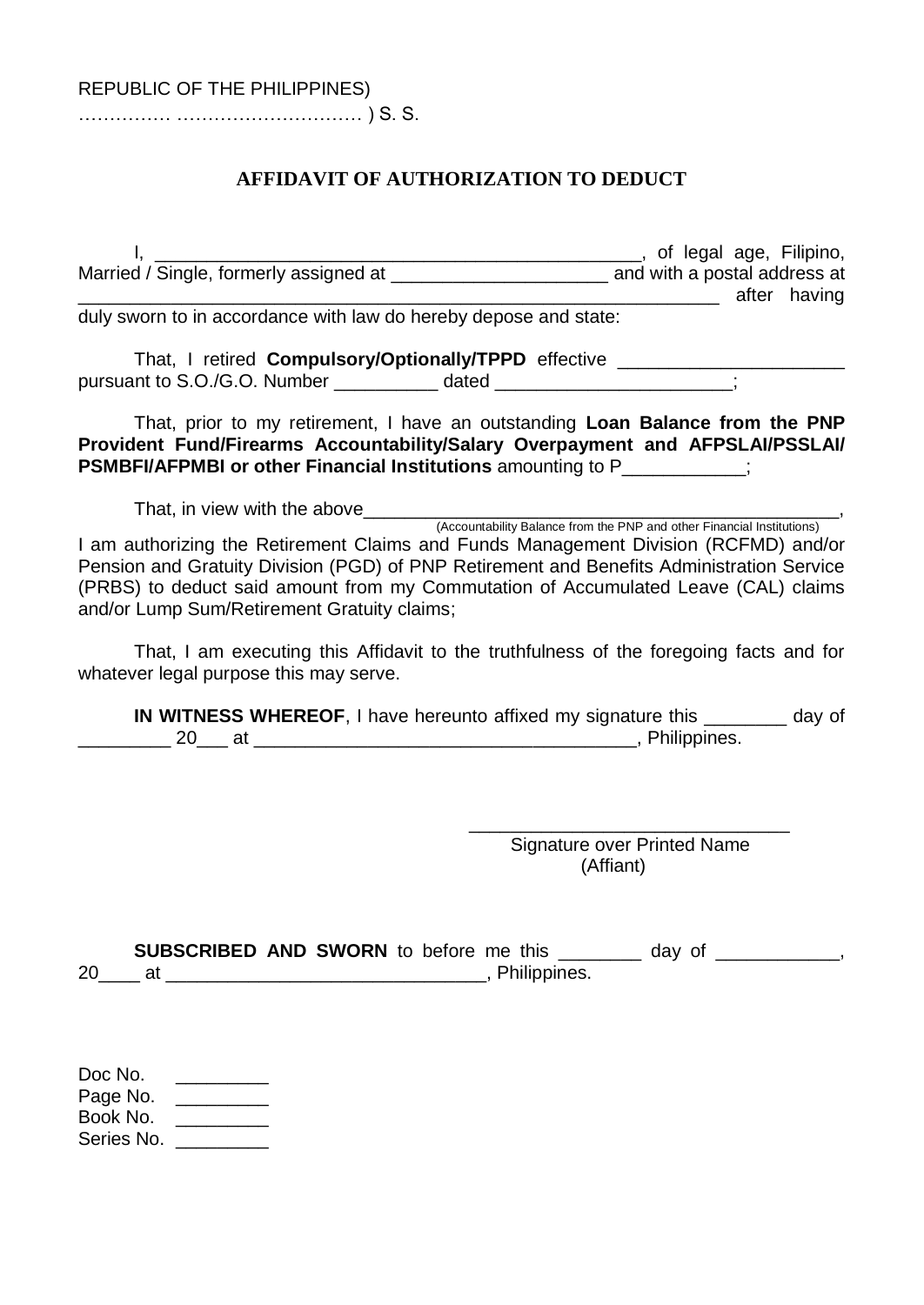# REPUBLIC OF THE PHILIPPINES)

………….. ………………………… ) S. S.

## **AFFIDAVIT OF AUTHORIZATION TO DEDUCT**

| duly sworn to in accordance with law do hereby depose and state:                                                                                                                                                                                                                                                                                               | after having                                                                                                                                                                                                |
|----------------------------------------------------------------------------------------------------------------------------------------------------------------------------------------------------------------------------------------------------------------------------------------------------------------------------------------------------------------|-------------------------------------------------------------------------------------------------------------------------------------------------------------------------------------------------------------|
| That, I am                                                                                                                                                                                                                                                                                                                                                     | Resigned/Dismissed/Dropped from<br><b>Rolls</b> effective<br>to S.O./G.O. Number<br>dated                                                                                                                   |
| Provident Fund/Firearms Accountability/Salary Overpayment amountingto<br>$P$ ;                                                                                                                                                                                                                                                                                 | That, prior to my separation, I have an outstanding Loan Balance from the PNP                                                                                                                               |
| I am authorizingthe Retirement Claims and Funds Management Division (RCFMD) and/or<br>Pension and Gratuity Division (PGD) of PNP Retirement and Benefits Administration Service<br>(PRBS) to deduct said amount from my Commutation of Accumulated Leave (CAL) claims<br>and/or Lump Sum/Retirement Gratuity claims;<br>whatever legal purpose this may serve. | That, in view with the above<br>(Loan Balance from PNP Provident Fund/Firearms Accountability/Salary Overpayment)<br>That, I am executing this Affidavit to the truthfulness of the foregoing facts and for |
|                                                                                                                                                                                                                                                                                                                                                                | IN WITNESS WHEREOF, I have hereunto affixed my signature this ________ day of                                                                                                                               |
|                                                                                                                                                                                                                                                                                                                                                                | <b>Signature over Printed Name</b><br>(Affiant)                                                                                                                                                             |
|                                                                                                                                                                                                                                                                                                                                                                | SUBSCRIBED AND SWORN to before me this _________ day of ____________,                                                                                                                                       |
| Doc No. $\qquad \qquad \qquad$<br>Page No. _________<br>Book No. ________<br>Series No. _________                                                                                                                                                                                                                                                              |                                                                                                                                                                                                             |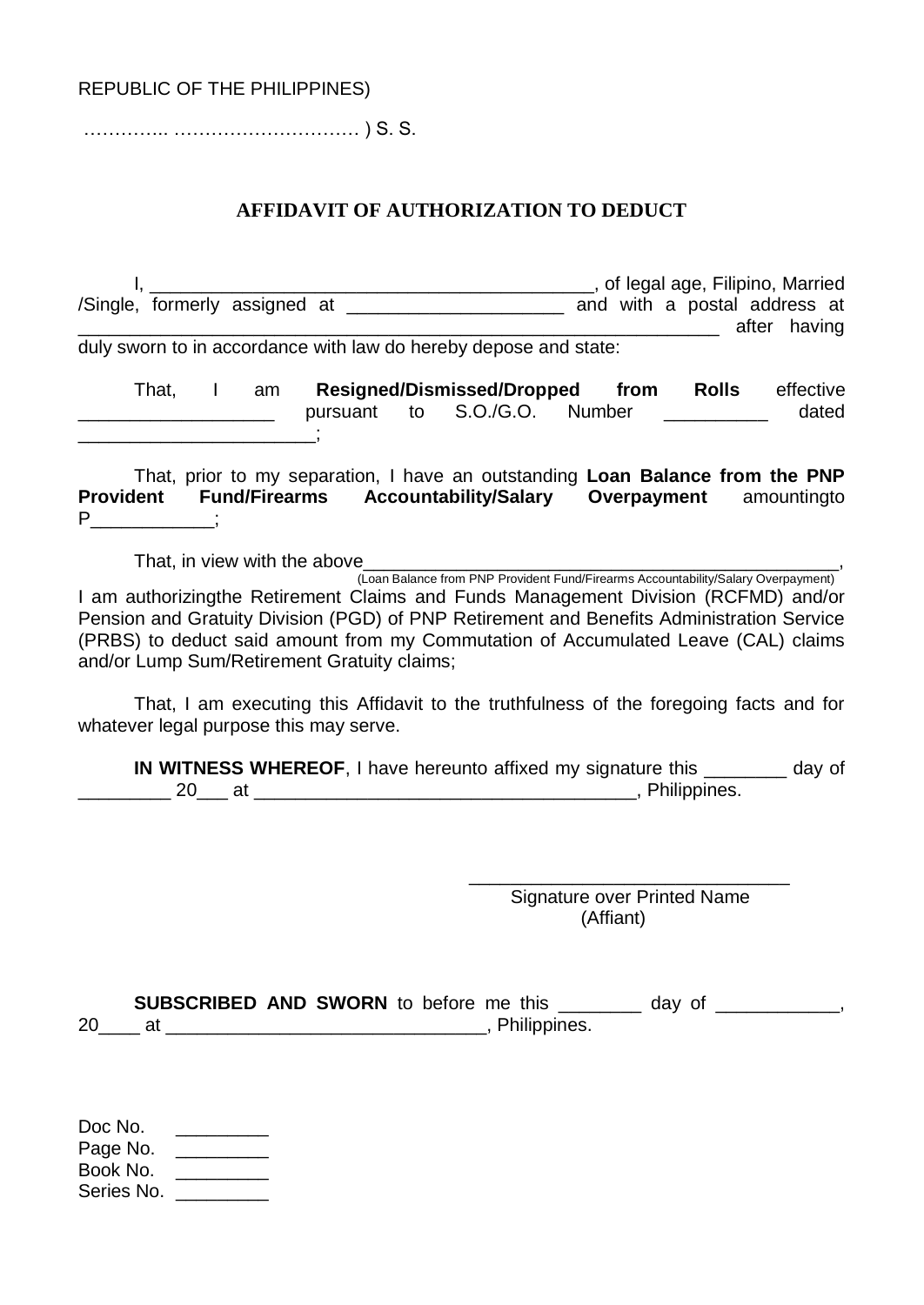# **AFFIDAVIT OF AUTHORIZATION TO DEDUCT**

|                                                                                                   | composite the postal control of legal age, Filipino, and with a postal                                                                                                                                                                                                                                                                                                                                                                     |           |                                    |  |
|---------------------------------------------------------------------------------------------------|--------------------------------------------------------------------------------------------------------------------------------------------------------------------------------------------------------------------------------------------------------------------------------------------------------------------------------------------------------------------------------------------------------------------------------------------|-----------|------------------------------------|--|
|                                                                                                   |                                                                                                                                                                                                                                                                                                                                                                                                                                            |           |                                    |  |
|                                                                                                   | after having duly sworn to in accordance with law do hereby depose and state:                                                                                                                                                                                                                                                                                                                                                              |           |                                    |  |
|                                                                                                   |                                                                                                                                                                                                                                                                                                                                                                                                                                            |           | (Name of PNP Personnel)            |  |
|                                                                                                   |                                                                                                                                                                                                                                                                                                                                                                                                                                            |           |                                    |  |
|                                                                                                   |                                                                                                                                                                                                                                                                                                                                                                                                                                            |           |                                    |  |
|                                                                                                   | from the PNP Service effective _____________________ pursuant to S.O./G.O. Number<br>_______________ dated ____________________________;                                                                                                                                                                                                                                                                                                   |           |                                    |  |
| $P \quad \underline{\qquad}$                                                                      | That, prior to his/her separation, he/she has an outstanding Loan Balance from the<br>PNP Provident Fund/Firearms Accountability/Salary Overpayment amounting to                                                                                                                                                                                                                                                                           |           |                                    |  |
|                                                                                                   | That, in view with the above<br>(Loan Balance from PNP Provident Fund/Firearms Accountability/Salary Overpayment)<br>I am authorizing the Retirement Claims and Funds Management Division (RCFMD) and/or<br>Pension and Gratuity Division (PGD) of PNP Retirement and Benefits Administration Service<br>(PRBS) to deduct said amount from my Commutation of Accumulated Leave (CAL) claims<br>and/or Lump Sum/Retirement Gratuity claims; |           |                                    |  |
| whatever legal purpose this may serve.                                                            | That, I am executing this Affidavit to the truthfulness of the foregoing facts and for                                                                                                                                                                                                                                                                                                                                                     |           |                                    |  |
|                                                                                                   | IN WITNESS WHEREOF, I have hereunto affixed my signature this ________ day of                                                                                                                                                                                                                                                                                                                                                              |           |                                    |  |
|                                                                                                   |                                                                                                                                                                                                                                                                                                                                                                                                                                            |           |                                    |  |
|                                                                                                   |                                                                                                                                                                                                                                                                                                                                                                                                                                            |           | <b>Signature over Printed Name</b> |  |
|                                                                                                   |                                                                                                                                                                                                                                                                                                                                                                                                                                            | (Affiant) |                                    |  |
|                                                                                                   | SUBSCRIBED AND SWORN to before me this ________ day of ___________,                                                                                                                                                                                                                                                                                                                                                                        |           |                                    |  |
| Doc No. $\qquad \qquad \qquad$<br>Page No. ________<br>Book No. _________<br>Series No. _________ |                                                                                                                                                                                                                                                                                                                                                                                                                                            |           |                                    |  |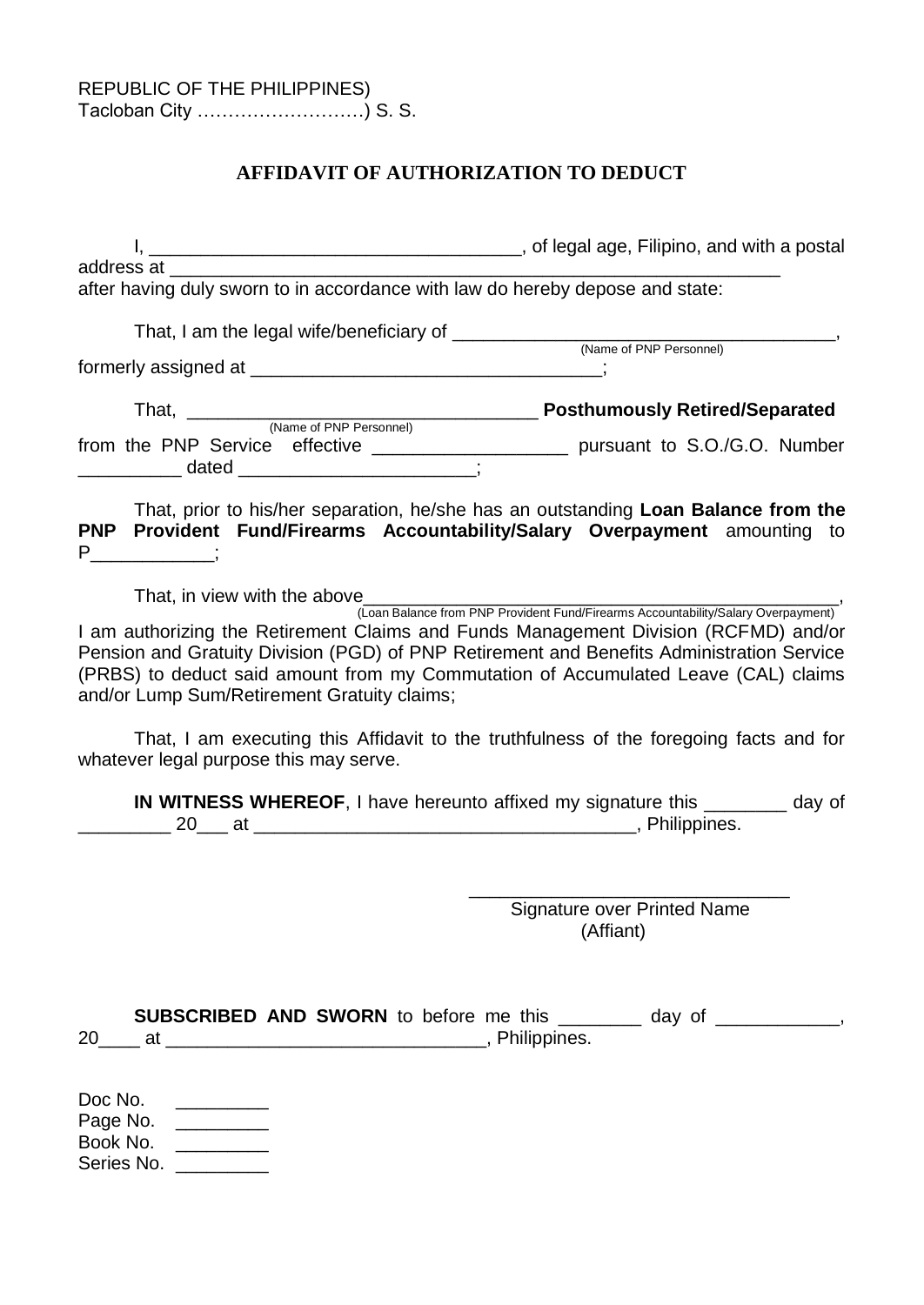………………………… ) S. S.

# **AFFIDAVIT OF AUTHORIZATION TO DEDUCT**

|                                             | after having duly sworn to in accordance with law do hereby depose and state: |                                                                                                                                                                                                                                                                                                                                                                                            |
|---------------------------------------------|-------------------------------------------------------------------------------|--------------------------------------------------------------------------------------------------------------------------------------------------------------------------------------------------------------------------------------------------------------------------------------------------------------------------------------------------------------------------------------------|
|                                             |                                                                               |                                                                                                                                                                                                                                                                                                                                                                                            |
|                                             | formerly assigned at __________________________________;                      |                                                                                                                                                                                                                                                                                                                                                                                            |
|                                             |                                                                               | <b>Compulsorily/Optionally</b>                                                                                                                                                                                                                                                                                                                                                             |
|                                             |                                                                               | <b>Retired/Separated</b> from the PNP Service effective _______________________ pursuant to                                                                                                                                                                                                                                                                                                |
|                                             | S.O./G.O. Number _____________ dated ______________________;                  |                                                                                                                                                                                                                                                                                                                                                                                            |
| $P$ _____________;                          |                                                                               | That, prior to his/herseparation, he/she has an outstanding Loan Balance from the<br>PNP Provident Fund/Firearms Accountability/Salary Overpayment amountingto                                                                                                                                                                                                                             |
|                                             |                                                                               |                                                                                                                                                                                                                                                                                                                                                                                            |
| and/or Lump Sum/Retirement Gratuity claims; |                                                                               | That, in view with the above<br>(Loan Balance from PNP Provident Fund/Firearms Accountability/Salary Overpayment)<br>I am authorizingthe Retirement Claims and Funds Management Division (RCFMD) and/or<br>Pension and Gratuity Division (PGD) of PNP Retirement and Benefits Administration Service<br>(PRBS) to deduct said amount from my Commutation of Accumulated Leave (CAL) claims |
| whatever legal purpose this may serve.      |                                                                               | That, I am executing this Affidavit to the truthfulness of the foregoing facts and for                                                                                                                                                                                                                                                                                                     |
|                                             |                                                                               | IN WITNESS WHEREOF, I have hereunto affixed my signature this ________ day of                                                                                                                                                                                                                                                                                                              |
|                                             |                                                                               | <b>Signature over Printed Name</b><br>(Affiant)                                                                                                                                                                                                                                                                                                                                            |
|                                             |                                                                               | SUBSCRIBED AND SWORN to before me this ________ day of ___________,                                                                                                                                                                                                                                                                                                                        |

Doc No. \_\_\_\_\_\_\_\_\_\_\_ Page No. \_\_\_\_\_\_\_\_\_\_\_ Book No. \_\_\_\_\_\_\_\_\_\_ Series No. \_\_\_\_\_\_\_\_\_\_